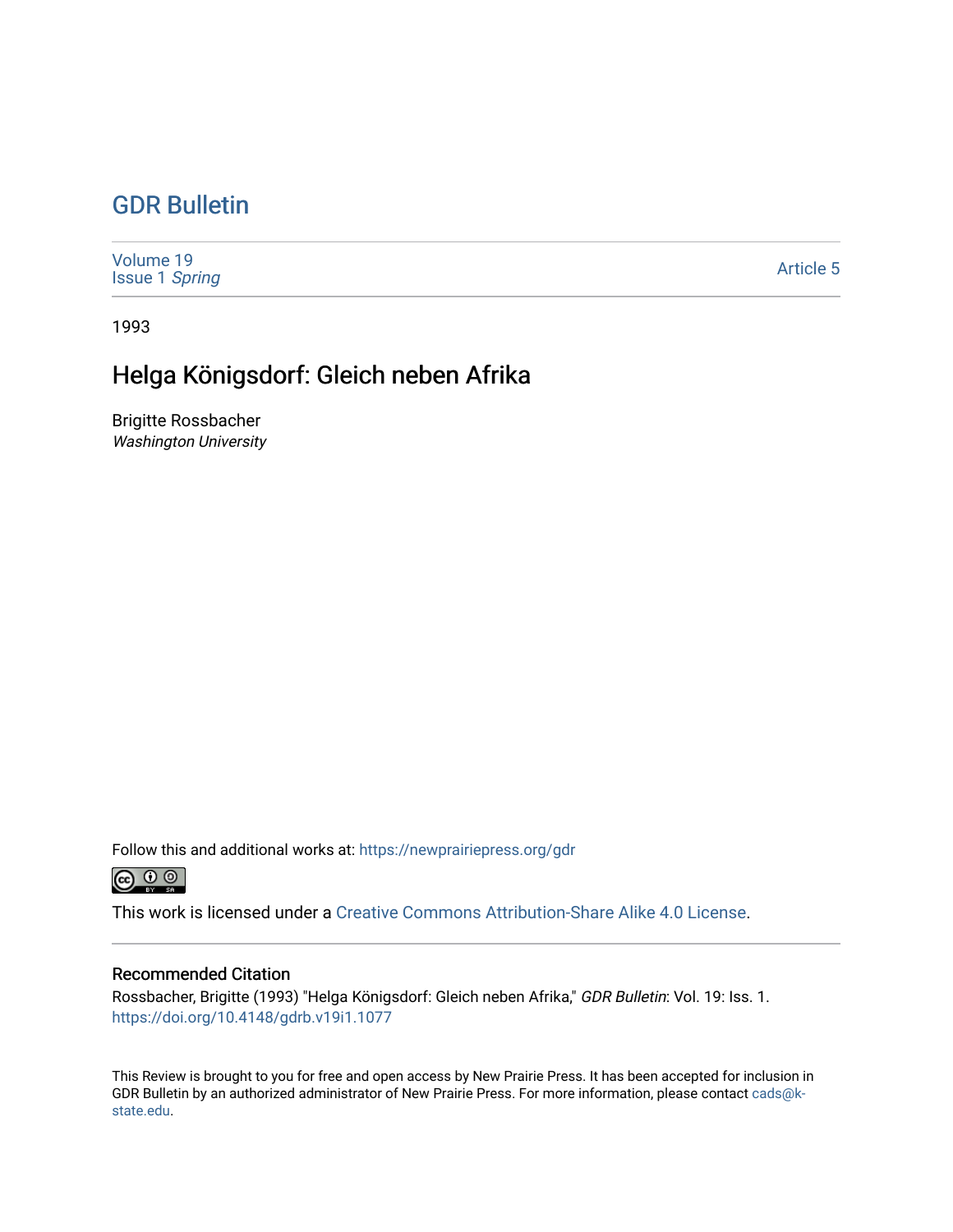## **14 GDR Bulletin**

Königsdorf, Helga. *Gleich neben Afrika.* Berlin: Rowohlt, 1992. 122 pp.

In the months between the GDR's collapse and unification, Helga Königsdorfs critical commentaries became a regular feature in the German press. Collected in the volume *Aus dem Dilemma eine Chance machen* (Luchterhand, 1991), they address from the perspective of an author committed to the idea of socialism the tumultuous changes in the (former) GDR and issues such as the role of writers, questions of German identity, and the loss of a socialist utopia. In her essays, Königsdorf also traces her personal socialization process in an attempt to understand and come to terms with her own collaboration with the toppled SED regime and her catastrophic attempt at a political career (she ran in Baden-Württemberg as a PDS candidate for the *Bundestag).* In her highly autobiographical narrative *Gleich neben Afrika (19*92), Königsdorf embeds this essayistic commentary (in part word for word) in a fictional context: in the opening frame, the concept of time is suspended, the place is a tropical island "gleich neben Afrika" to which the narrator and her lover Maria have fled following an incredulous embezzlement scheme. Like the GDR, this island (later identified as Teneriffa) is rapidly being developed and overrun by the more prosperous West- -and, ironically, has an overabundance of bananas. Establishing geographical and chronological distance from the events surrounding the *Wende,* the frame introduces the first-person narrator's reflections on the time after the "revolution" which form the basis of *Gleich neben Afrika.* 

In her preface to *Adieu DDR* (Rowohlt, 1990), Königsdorf expressed the sense of foreignness she had come to feel in her own country, stating: "Ohne den Ort zu wechseln, gehen wir in die Fremde." This sense of "homelessness" prevails in *Gleich neben Afrika* as well; for the author/narrator, the GDR has become a "black hole": "Wo bin ich zu Hause. Ich bin unbehaust" (9-10), she exclaims. The overwhelming political changes and their personal consequences have led to a sense of disorientation and the need for reflection on the direction life has taken. The narrator returns to her hometown in Thüringen, hoping that she will there find the peace of mind to write a bestseller, yet the psychological motivation for her return home, i.e. to the past, becomes clear in the admission, "in dieser Zeit, in der es keinen festen Punkt mehr gab, [...] brauchte man einen Ort, der zu einem gehört" (28). Family and friends, however, show little interest in her attempt to delve into the past. The family farm, to

which the narrator's half-Jewish father was denied claim because of Hitler's race laws, has been reprivatized and is in the sole possession of her cousin. Yet despite such injustices, the reader learns that the narrator's father was himself a staunch nationalist, a member of the *Stahlhelme* who believed in law and order and wanted above all to be a "good German." Through the accounts of the narrator's family and the villagers, Königsdorf brings the fickleness of fate to the fore, presenting a differentiated picture of human actions, ideological beliefs and generational experience.

Although the experiences of the first-person narrator are often subsumed under the communal "we," the text centers on Königsdorf's personal attempt to make sense of the rapid changes that have taken place in her own life and in her country. Reflecting both positive and negative consequences of unification, joy and optimism as well as fear, anger, and humiliation, Königsdorfs assessment of her own past is strikingly self-effacing. The reader senses that the process of writing, of finding expression for emotions and occurrences and seeking logical connections between thoughts and actions, serves a therapeutic function. Königsdorf humorously and unabashedly admits her naiveté and miscalculations as a politician and the resulting embarrassment and humiliation; she grapples with her decline in popularity and significance as an author; she attempts to explain to herself her continued commitment to the party despite the increasingly apparent disparity between the dream of socialism and its everyday reality. The following quote exemplifies her intense self-scrutiny: "Ich war im Nichtsehen geübt. Im Vernachlässigen. Im Verdrängen von Fakten. Ich hatte an den Hauptwiderspruch der Epoche geglaubt. [...] Es mußte ein moralisches Blackout in mir gegeben haben. Denn es wollte sich kein Schuldbewußtsein einstellen. [...] War mir das wirklich passiert! Hatte ich das komplizenhafte Augenzwinkern geduldet. Um ein Volk gegen seinen Willen 'glücklich' zu machen. Es auf höchst zweifelhafte Weise zu beglücken. Oder war gar ein sorgsam getarnter Eigennutz im Spiele gewesen? Oder ein peinliches Anlehnungsbedürfnis an die Macht?"(80).

While such questions of guilt and complicity give the text a somber tone, *Gleich neben Afrika* also demonstrates the irony and humor characteristic of Königsdorfs writings. As in *Respektloser Umgang*  and many of Königsdorfs short stories, fantasy and reality are entwined. The narrator converses with Marx, who complains about her driving; her stay in Thüringen is accompanied by a series of strange